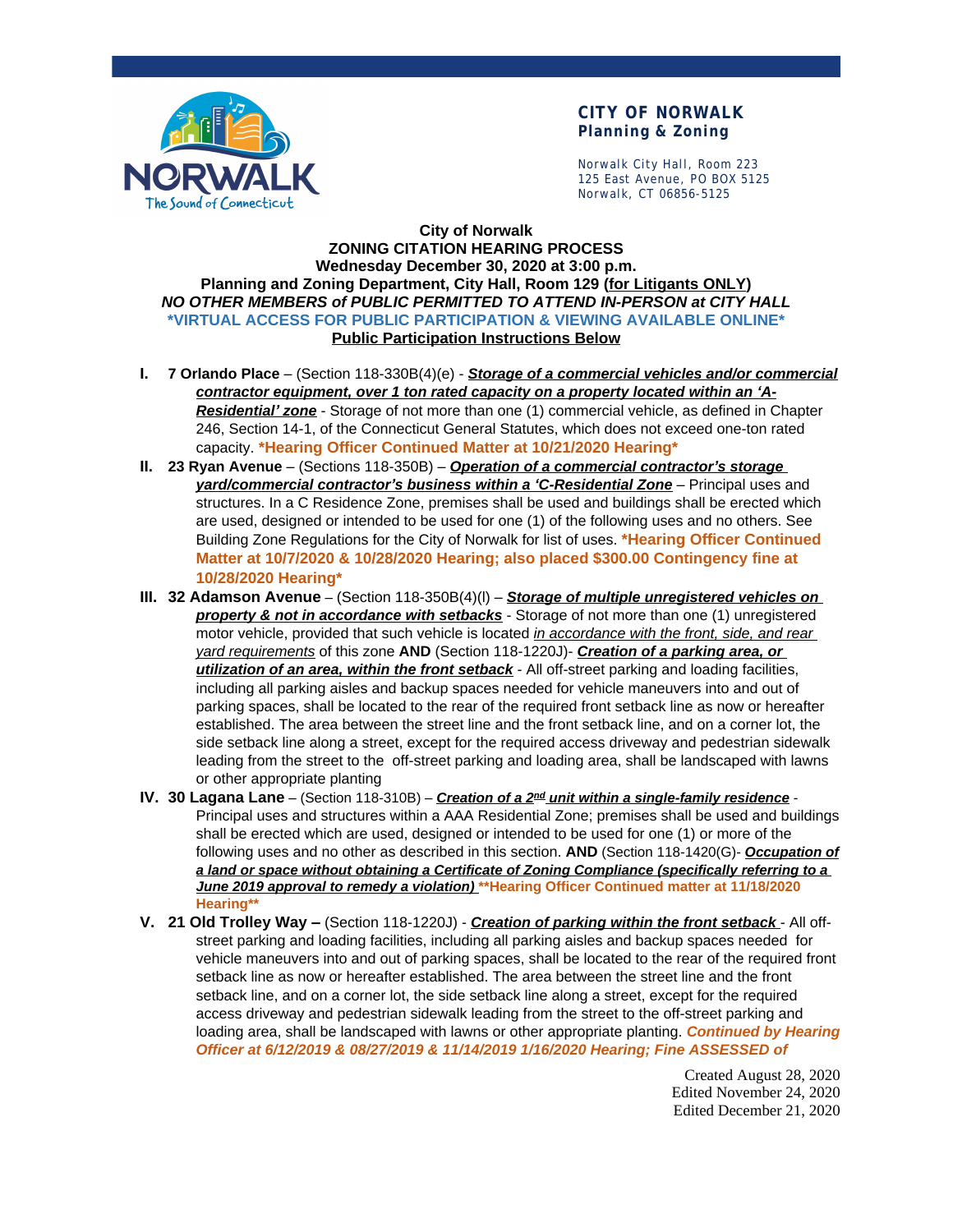

## **CITY OF NORWALK Planning & Zoning**

Norwalk City Hall, Room 223 125 East Avenue, PO BOX 5125 Norwalk, CT 06856-5125

### *\$500.00 at 08/28/2019 Hearing AND additional \$1000 fine assessed at 11/14/2019 Hearing AND additional \$1000 fine assessed at 12/18/2019 Hearing (total assessed fine = \$2500.00).*

- **VI. 145 West Norwalk Road** (Sections 118-1420E, F, & G) **Occupying a land or space, or construction of a structure, without applying for a Zoning Approval, obtaining a Zoning Approval, and/or obtaining a Certificate of Zoning Compliance** AND (Section 118-310B(4)(a)) – **Operation of an accessory use from an accessory apartment** - Home occupations shall be conducted entirely within the dwelling and shall be limited to no more than one (1) per dwelling. The home occupation shall not alter the residential character of the dwelling, provided furthermore that such home occupations shall employ not more than one (1) person not residing in such dwelling unit, shall not involve storage of a stock-in-trade or sale of commodities on the premises, shall use an area equal to not more than 25% of the floor area of the first floor of such dwelling, up to a maximum of 500 square feet, shall not include a barber, beautician or the sale or care of animals, and shall not involve the manufacture or fabrication of any material or product AND (Section 118-420C(2)) – **Enlargement of, or alterations to, an accessory apartment without approvals** - The accessory apartment shall be a minimum of four hundred (400) square feet in area but not more than seven hundred (700) square feet in area. The area of the principal dwelling shall not be reduced to less than eight hundred (800) square feet.
- **VII. 2 Laura Street** (Section 118-510B) **Operation of a commercial contractor's business from a property located within a 'Neighborhood Business' zone** - Principal uses and structures. In a Neighborhood Business Zone, premises shall be used and buildings shall be erected which are used, designed or intended to be used for one (1) or more of the following uses and no other. Any use or structure having a gross floor area of five thousand (5,000) square feet or more or requiring fifteen (15) parking spaces or more shall be permitted subject to the provisions of  $\S$  118-451, Site plan review. Properties located within the coastal zone boundary shall be subject to coastal site plan review and all other requirements of § 118-1110 herein.

#### **Status Updates:**

**I. 15 Fitch Street -** (Section 118-340B) – *Creation of a 4-family residence on a property only* permitted for a single-family residence, with an accessory apartment, located within a 'B-*Residential' zone* -

Principal uses and structures. In a B Residence Zone, premises shall be used and buildings shall be erected which are used, designed or intended to be used for one (1) of the following uses and no others. See City of Norwalk Building Zone Regulations for list of allowed uses with 'B-Residential' zone*. \*Continued at 8//26/2020 & 9/16/2020 & 10/7/2020 & 11/18/2020 Hearings; also placed \$500.00 Contingency Fine at 11/18/2020 Hearing*

**II. 16 Columbine Lane –** (Section 118-1220J) - *Creation of parking within the front setback* - All offstreet parking and loading facilities, including all parking aisles and backup spaces needed for vehicle maneuvers into and out of parking spaces, shall be located to the rear of the required front setback line as now or hereafter established. The area between the street line and the front setback line, and on a corner lot, the side setback line along a street, except for the required access driveway and pedestrian

> Created August 28, 2020 Edited November 24, 2020 Edited December 21, 2020